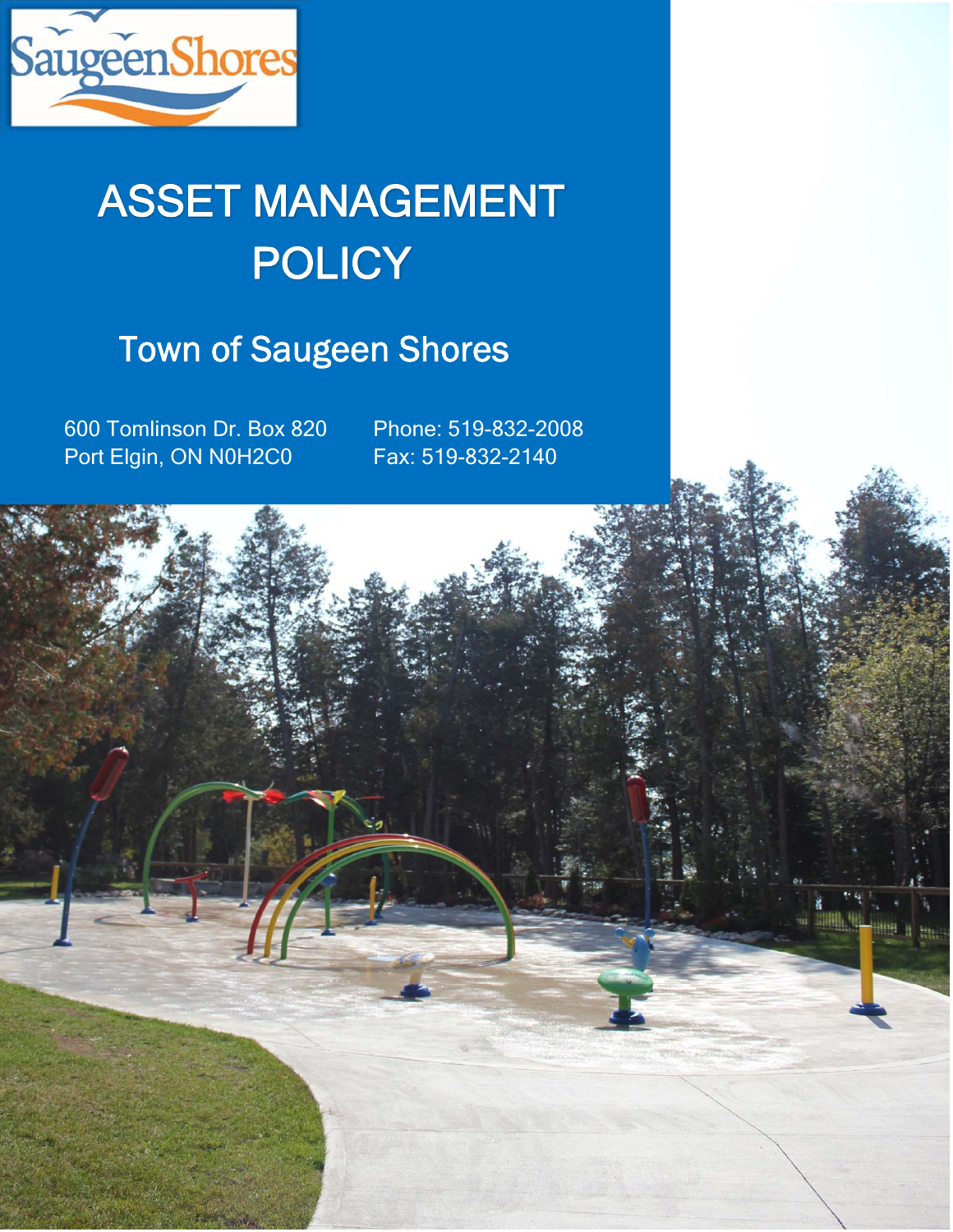

|                                     | <b>Policy Name</b>          | Doc No                   |              |
|-------------------------------------|-----------------------------|--------------------------|--------------|
| <b>Town of Saugeen Shores</b>       | <b>ASSET MANAGEMENT</b>     | <b>Version</b>           | Date         |
|                                     |                             |                          | Jan. 8, 2018 |
| <b>Controller:</b>                  | <b>Approved by Council:</b> | <b>Review Date</b>       |              |
| <b>CHIEF ADMINISTRATIVE OFFICER</b> | <b>February 25, 2019</b>    | <b>February 25, 2024</b> |              |

# **1.0 Purpose**

The purpose of this policy is to set guidelines for implementing consistent asset management processes throughout the Town of Saugeen Shores.

# **2.0 Scope**

This policy applies to all the Town of Saugeen Shores' departments, officers, employees and contractors.

#### **3.0 Objectives**

Our strategic plan calls for responsible management of assets in the following way:

To "update our Asset Management program with a supporting long-term financial plan of major assets and to guide the Town's future growth and development while providing municipal services and protecting our natural resources and assets in a sustainable manner" *(Town of Saugeen Shores Corporate Strategic Plan, 2017).*

The following objectives align with the corporate strategic plan:

- Ensuring that services and infrastructure are provided in a sustainable manner, with the appropriate levels of service and financial resources.
- To encourage all Town employees to participate in asset management practices.
- Meeting any legislative and regulatory requirements for asset management.
- Ensuring that staff and resources are provided to support asset management practices.
- Practise transparent and responsible asset management.

#### **4.0 Policy**

#### 4.1 Background

Asset management practices should guide the business of the Town of Saugeen Shores to achieve our service delivery objectives.

We are committed to delivering our services in a socially, economically and environmentally responsible manner. We will consider stakeholders wants, needs, and priorities and commit to having an informed understanding of the trade-offs between risks, costs and service performance.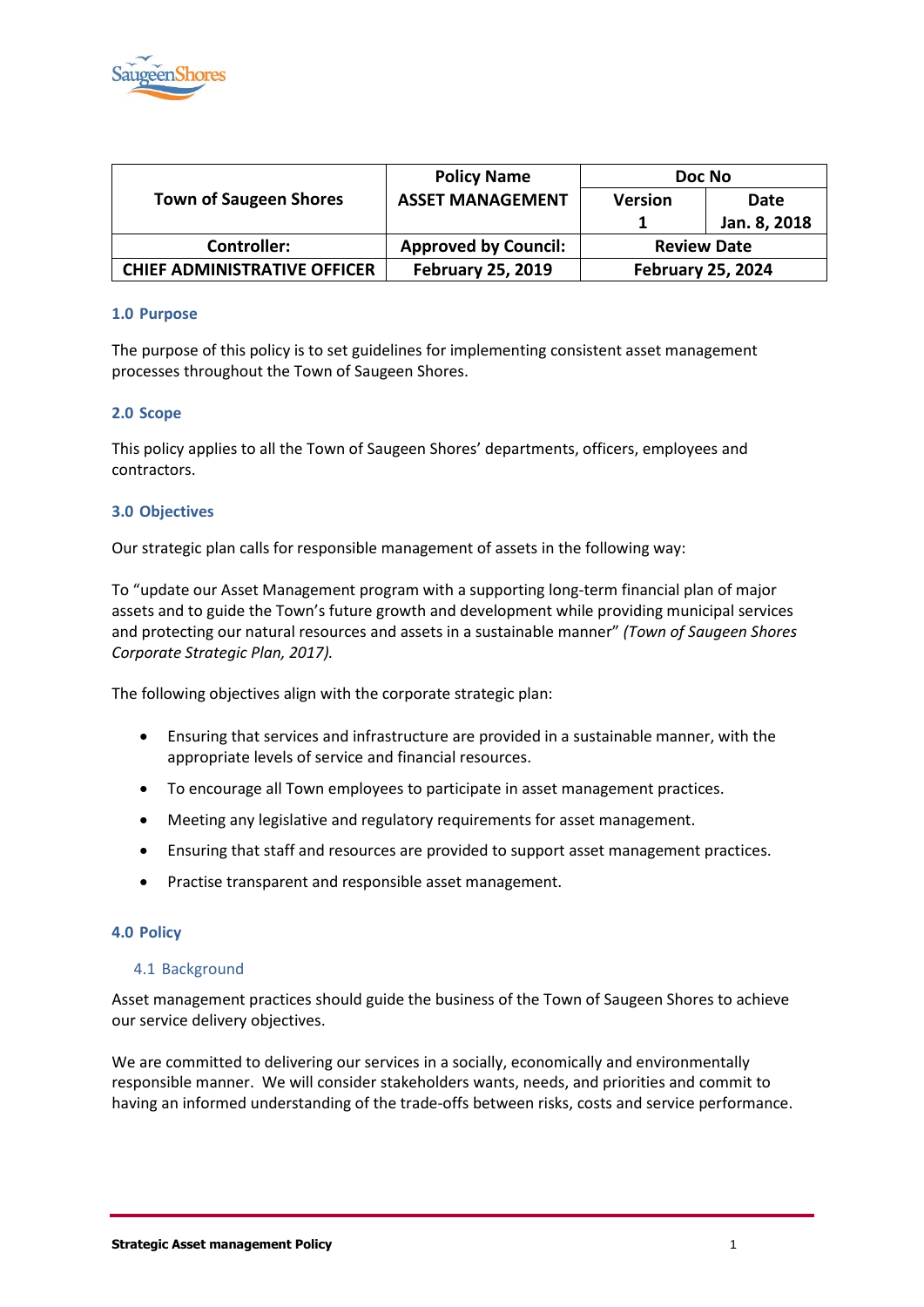

4.2 Principles

The Town of Saugeen Shores is committed to sustainable service delivery through the following principles:

- 1. Ensuring that the Town of Saugeen Shores' Tangible Capital Assets and other assets that are deemed critical are provided for and maintained in a sustainable manner;
- 2. Meeting all relevant legislative and regulatory requirements:
- 3. Implementing Asset Management plans and strategies and providing financial resources to support them by:
	- a. Asset Management plans will be completed for all major asset / service areas.
	- b. We will use the results of the Asset Management Plans to support the Town of Saugeen Shores' Long Term Financial Plan and annual budgets.
	- c. Regular reviews will be done to all asset plans.
	- d. Our community will be consulted when deciding on service level changes.
	- e. Committing to invest staff time and resources toward asset management practices.
	- f. Ensure that Asset Management practices align with the Town of Saugeen Shores Master Plans, Financial plans, Official Plan and the Ontario Planning Act.
	- g. Asset renewals, operations and maintenance practices will consider climate change impacts during decision making and funds will be allocated or reserved when appropriate.
	- h. The Town of Saugeen Shores commits to coordinate with upper tiers and neighbouring municipalities where infrastructure assets are interrelated or jointly owned.
	- i. Encouraging all Town employees to participate in asset management by providing necessary awareness, training and professional development; and
	- j. Providing our stakeholders with services that they are willing and able to pay for; including: renewals, maintenance and operations, unless otherwise Legislated.

# **5.0 Related Documents**

- Town of Saugeen Shores Strategic Plan
- Town of Saugeen Shores Official Plan
- Town of Saugeen Shores Asset Management Advisory Committee mandate